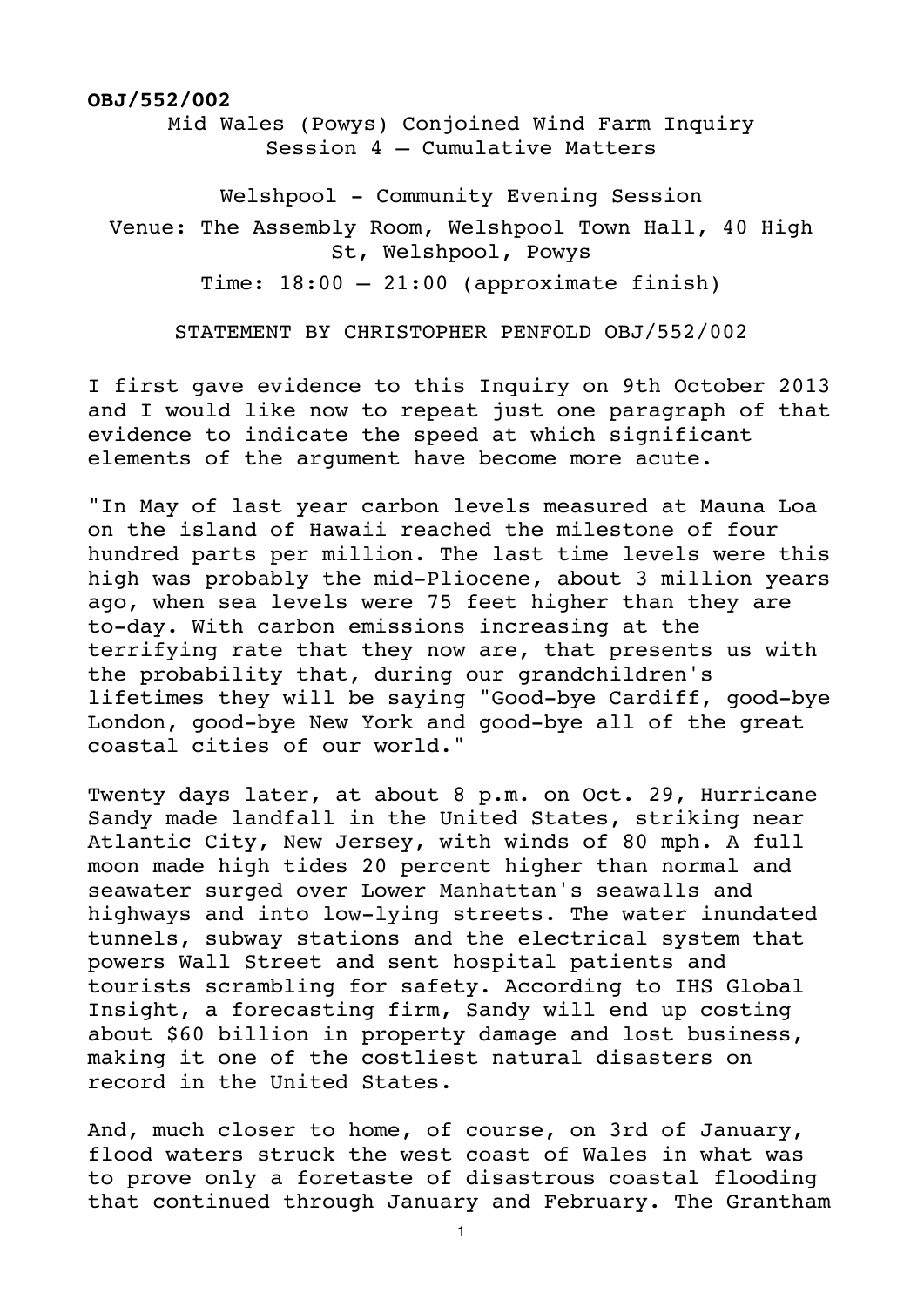Research Institute on Climate Change and the Environment at the London School of Economics has made an assessment of the economic impacts of the storms and floods that have been gripping the UK since 2007. They estimate the overall economic costs of this bout of extreme weather during which a number of town and city centres were submerged may now be close to £5 billion.

The UK Climate Change Risk Assessment, which was published in 2012, concluded that the annual costs of coastal and river flooding in England and Wales could rise to £7 billion by the 2050s. And if global warming continues on its present ominous path, then by 2100 coastal flooding could be costing the planet's economies \$100,000 billion a year.

On Monday of this week the UN's Intergovernmental Panel on Climate Change reported that the impacts of global warming are likely to be "severe, pervasive and irreversible". This latest document highlights the fact that the amount of scientific evidence on the impact of warming has almost doubled since the last report in 2007. And on Tuesday of this week U.S. Secretary of State, John Kerry acknowledged the validity of the report when he said, "Unless we act dramatically and quickly, science tells us our climate and our way of life are literally in jeopardy. Denial of the science is malpractice". In other words, climate change denial is now virtually criminal.

And if that isn't enough doom for you, you might like to try New Yorker journalist, Elizabeth Kolbert's book, THE SIXTH EXTINCTION, in which she describes the way our planet now looks from a contemporary geological perspective. Officially we are living through the Holocene epoch, but the geologist Jan Zalasiewicz believes that it would be more accurate to say that we have entered the Anthropocene. Humans are so radically refashioning the planet, he argues, that its geology has been permanently altered. We are already into the sixth extinction; it's all our own work and unless we take radical action to reverse it, the inheritors of our desolate Earth will not be our grandchildren's grandchildren but rather the new and more vigorous strains of giant rats who will prove to be the fitter survivors.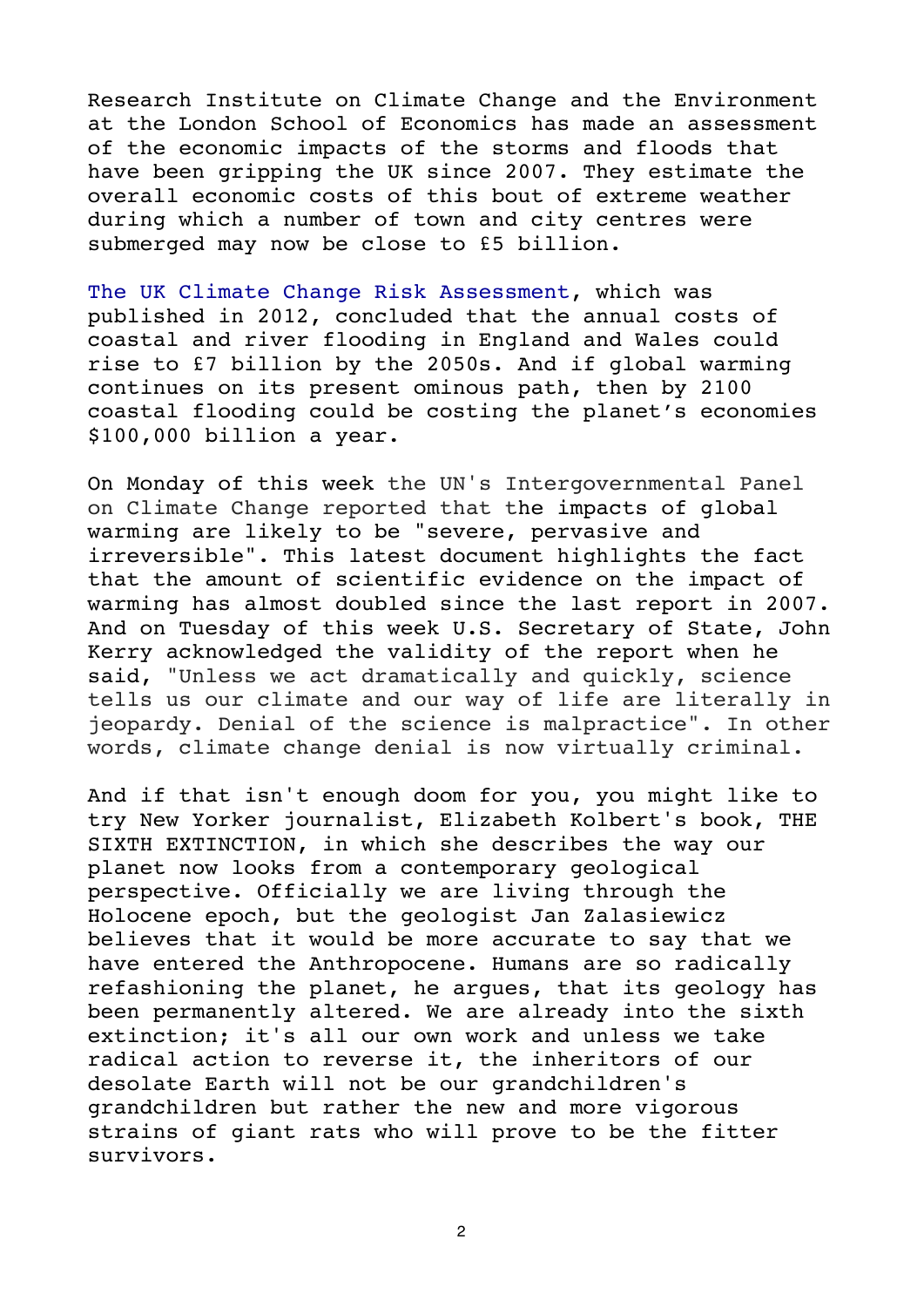In the face of this evidence it might seem that I am preparing to support the proliferation of windfarms in mid-Wales that are the subject of this Inquiry. Yes, they may offer a low-carbon source of modest amounts of electricity but my case is that they are pathetically inadequate, anachronistic and destructive; they are even more seriously - a catastrophic diversion of our attention from the paramount need to address the fundamental problem which is: how to generate sufficient base-load and domestic electricity to sustain the rising population of this beautiful planet without choking the atmosphere with carbon and either drowning or suffocating the entire human race.

In the same way that The Guardian newspaper has boldly championed the exposure of abuses by the intelligence communities in our own country and the United States, the New Yorker magazine and reporter Raffi Khatchadourian have championed the even more pressing cause of finding that non-carbon solution to our energy generation needs. Throughout this long campaign to prevent the ruination of our countryside by Tan 8 and the plethora of futile windfarm proposals that document has spawned, I have insisted that THERE IS AN ALTERNATIVE. So I would like, Sir, a few more moments of your time to draw your attention to that alternative in the hope that you will recommend to the Secretary of State not only that he should reject these proposals in their entirety but that he should open his eyes to the visionary work now under way in an Alpine forest at Cadarache in the south of France.

Let's begin by establishing what is NOT the alternative. Burning fossil fuels is a paramount ecological ill, but no existing form of renewable energy can replace it. Cambridge University physicist David MacKay has calculated what would need to happen for the United Kingdom to stop using fossil fuels entirely. He arrived at this instructive hypothetical: even if we cut energy consumption by half, it would still require a wind farm the size of Wales, along with fifty new nuclear-fission plants, and photovoltaic cells with twice the surface area of Greater London — but situated in a far-off desert — with the electricity somehow delivered to British consumers.

3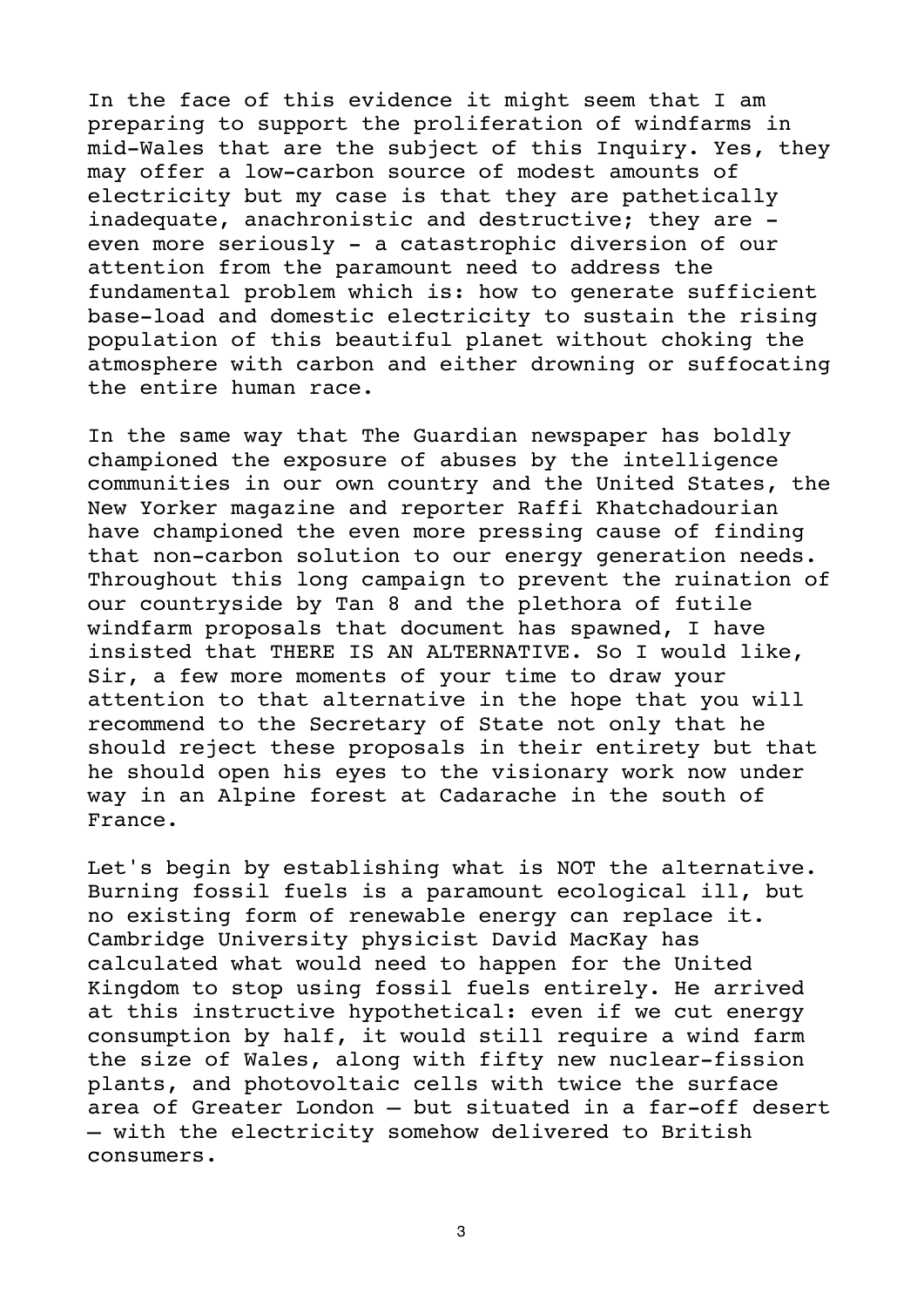Nor is the alternative the dirty technology of nuclear fission, in spite of our current chancellor's enthusiasm for inviting the Chinese Communist Party to build, own and operate new reactors here in Britain. It is now estimated that, with the current reactor technology, the world's supply of uranium will be consumed in about a century and by then the world will be littered with entombed toxic time-bombs like the one up the road at Trawsfynnydd, liable at any moment of unforeseen activity in the Earth's crust to spew out deadly radiation with a life of thousands of years.

But whereas nuclear fission achieves the release of energy by splitting uranium atoms apart, fusion achieves even more dramatic outputs of energy by forcing hydrogen atoms together — and hydrogen is the most abundant atom in the universe, a potential fuel that poses little risk of scarcity. A working fusion reactor will generate terawatts of power with no carbon, virtually no pollution, and no radioactive waste. It would run on no more than seawater and lithium. It would never melt down. It would create the reaction that powers the sun under contained and controlled conditions here on Earth.

It is this certain knowledge that drives the dedicated but desperately underfunded team of physicists and engineers who are building the International Thermonuclear Experimental Reactor at Cadarache. Initially the brainchild of the dissident Soviet physicist, Andrei Sakharov, the ITER was first proposed in 1985 by the visionary Mikhail Gorbachev who miraculously managed to persuade Ronald Regan to join forces with Russia in what has become the greatest, most complex scientific endeavour in the history of our world.

For the machine's creators, the process of sparking and controlling a self-sustaining synthetic star in a bottle of superconducting magnets will be the culmination of decades of preparation, billions of dollars' worth of investment, and immeasurable ingenuity, misdirection, recalibration, infighting, heartache, and ridicule. No engineering feat can compare, in scale, in technical complexity, in ambition or hubris.

Even the ITER organization itself, a makeshift scientific United Nations, assembled eight years ago to construct the machine, is unprecedented. Thirty-five countries,